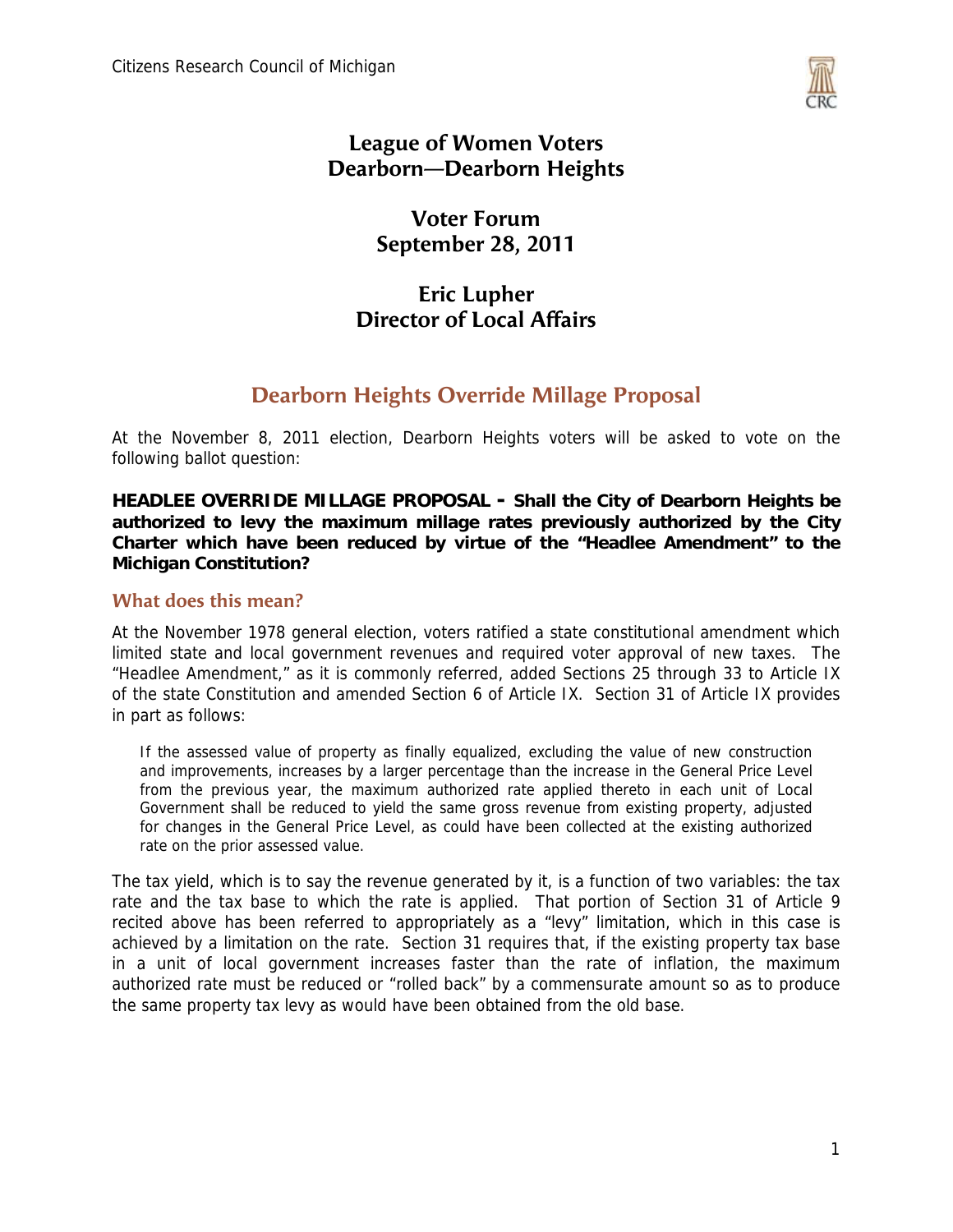

# Tax 101

The tax applied to any property is determined by applying a tax rate to a tax base. For property taxes, the tax base is a measure of the value of the property. The tax rate is a millage applied as \$1 of tax for every \$1,000 of value. Throughout a jurisdiction – city, county, school district, etc. – the tax yield is the revenue raised by applying the tax rate to all of the taxable property.

## Tax Base  $x$  Tax Rate  $=$  Tax Yield

## "Headlee" Tax Limitation

Designed to help property owners to afford to pay their property taxes

This provision says that if the jurisdiction's tax base grows at a rate faster than inflation, adjusted for new construction and improvements, then the tax rate should be adjusted downward so that the tax yield grows only at an inflationary rate.

Tax Base ( $\uparrow$ ) x Tax Rate ( $\downarrow$ ) = Tax Yield (same)